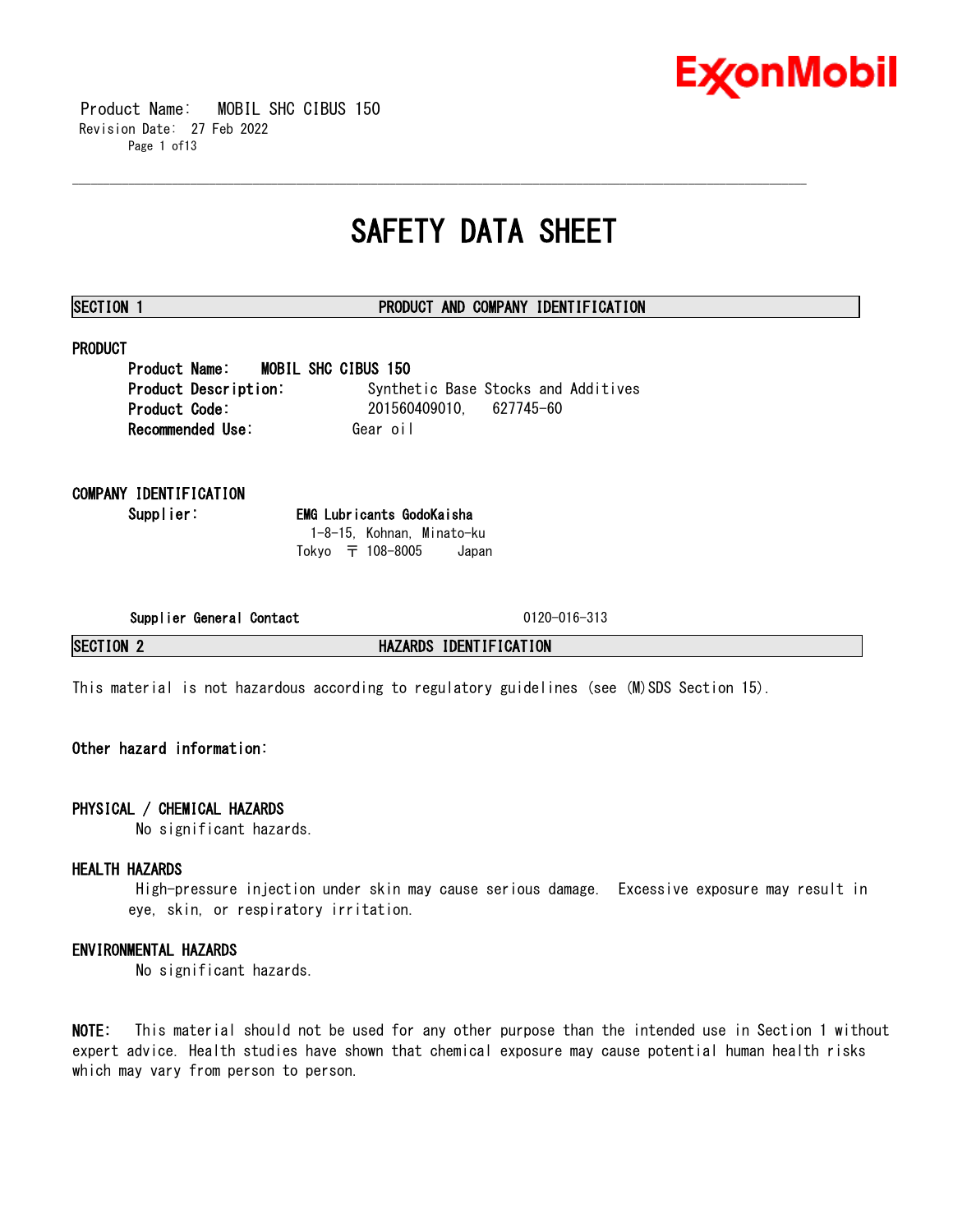

 Product Name: MOBIL SHC CIBUS 150 Revision Date: 27 Feb 2022 Page 2 of13

### **SECTION 3 COMPOSITION / INFORMATION ON INGREDIENTS**

### **Chemical Substance or Mixture Identification**

This material is defined as a mixture.

### **Hazardous Substance(s) or Complex Substance(s) required for disclosure**

| <b>Name</b>                                    | CAS#                                    | ∵ion∗<br>Concentrat              | <b>GHS</b><br>Hazaro<br>Codes |
|------------------------------------------------|-----------------------------------------|----------------------------------|-------------------------------|
| (PETROLEUM)<br>OIL<br><b>IWHITE</b><br>MINERAL | $\overline{\phantom{a}}$<br>8042-<br>ັບ | 30%<br>$\sim$<br>-<br>ບ∪∌<br>2V. | H304                          |

\_\_\_\_\_\_\_\_\_\_\_\_\_\_\_\_\_\_\_\_\_\_\_\_\_\_\_\_\_\_\_\_\_\_\_\_\_\_\_\_\_\_\_\_\_\_\_\_\_\_\_\_\_\_\_\_\_\_\_\_\_\_\_\_\_\_\_\_\_\_\_\_\_\_\_\_\_\_\_\_\_\_\_\_\_\_\_\_\_\_\_\_\_\_\_\_\_\_\_\_\_\_\_\_\_\_\_\_\_\_\_\_\_\_\_\_\_\_

\* All concentrations are percent by weight unless material is a gas. Gas concentrations are in percent by volume.

### **SECTION 4 FIRST AID MEASURES**

### **INHALATION**

Remove from further exposure. For those providing assistance, avoid exposure to yourself or others. Use adequate respiratory protection. If respiratory irritation, dizziness, nausea, or unconsciousness occurs, seek immediate medical assistance. If breathing has stopped, assist ventilation with a mechanical device or use mouth-to-mouth resuscitation.

### **SKIN CONTACT**

Wash contact areas with soap and water. If product is injected into or under the skin, or into any part of the body, regardless of the appearance of the wound or its size, the individual should be evaluated immediately by a physician as a surgical emergency. Even though initial symptoms from high pressure injection may be minimal or absent, early surgical treatment within the first few hours may significantly reduce the ultimate extent of injury.

### **EYE CONTACT**

Flush thoroughly with water. If irritation occurs, get medical assistance.

### **INGESTION**

First aid is normally not required. Seek medical attention if discomfort occurs.

### **NOTE TO PHYSICIAN**

None

### **SECTION 5 FIRE FIGHTING MEASURES**

### **EXTINGUISHING MEDIA**

**Appropriate Extinguishing Media:** Use water fog, foam, dry chemical or carbon dioxide (CO2) to extinguish flames.

**Inappropriate Extinguishing Media:** Straight Streams of Water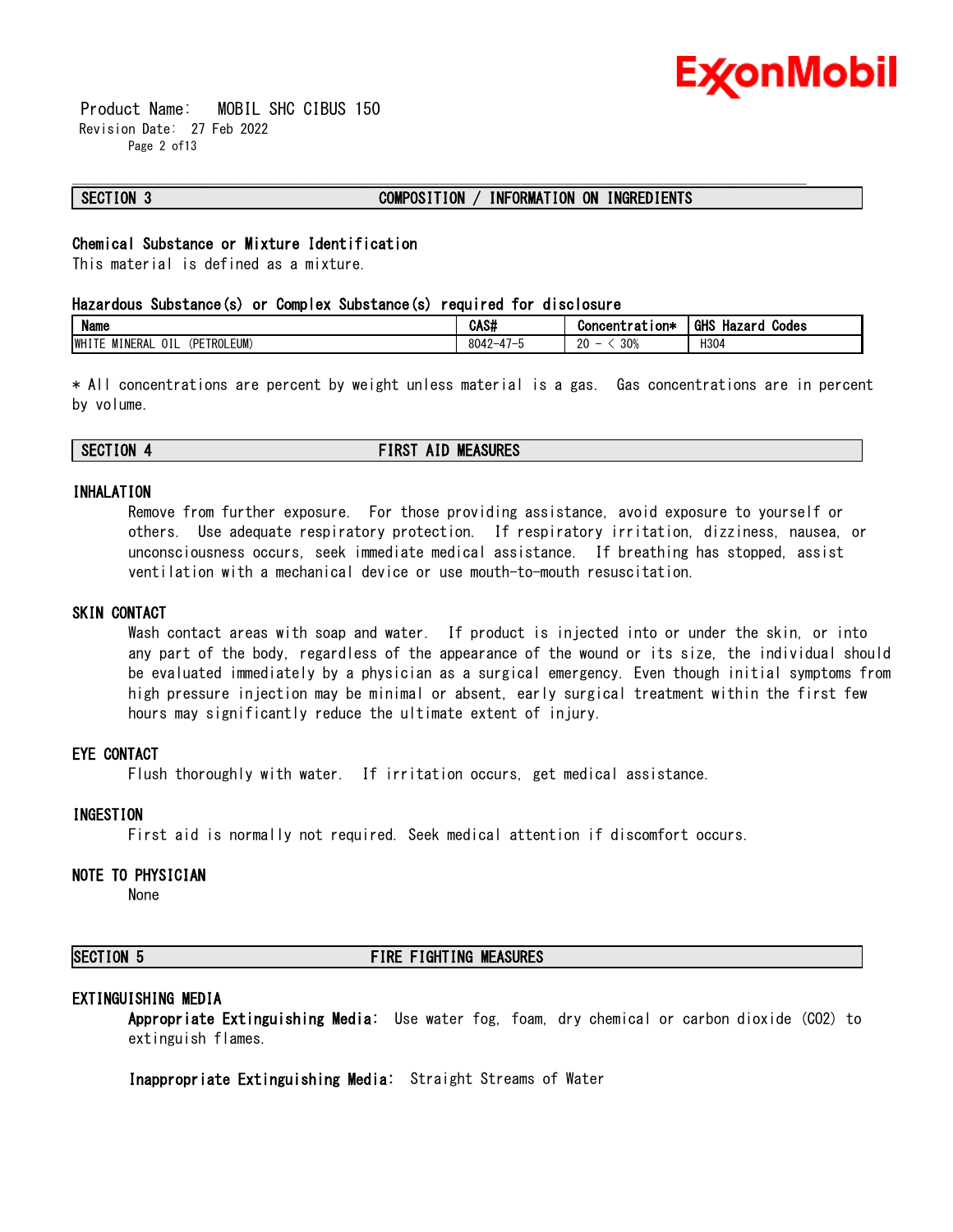

 Product Name: MOBIL SHC CIBUS 150 Revision Date: 27 Feb 2022 Page 3 of13

### **FIRE FIGHTING**

**Fire Fighting Instructions:** Evacuate area. Prevent runoff from fire control or dilution from entering streams, sewers, or drinking water supply. Firefighters should use standard protective equipment and in enclosed spaces, self-contained breathing apparatus (SCBA). Use water spray to cool fire exposed surfaces and to protect personnel.

\_\_\_\_\_\_\_\_\_\_\_\_\_\_\_\_\_\_\_\_\_\_\_\_\_\_\_\_\_\_\_\_\_\_\_\_\_\_\_\_\_\_\_\_\_\_\_\_\_\_\_\_\_\_\_\_\_\_\_\_\_\_\_\_\_\_\_\_\_\_\_\_\_\_\_\_\_\_\_\_\_\_\_\_\_\_\_\_\_\_\_\_\_\_\_\_\_\_\_\_\_\_\_\_\_\_\_\_\_\_\_\_\_\_\_\_\_\_

**Hazardous Combustion Products:** Aldehydes, Incomplete combustion products, Oxides of carbon, Smoke, Fume, Sulfur oxides

### **FLAMMABILITY PROPERTIES**

**Flash Point [Method]:** >200°C (392°F) [ ASTM D-92] **Flammable Limits (Approximate volume % in air):** LEL: 0.9 UEL: 7.0 **Autoignition Temperature:** N/D

### **SECTION 6 ACCIDENTAL RELEASE MEASURES**

### **NOTIFICATION PROCEDURES**

In the event of a spill or accidental release, notify relevant authorities in accordance with all applicable regulations.

### **PERSONAL PRECAUTIONS**

Avoid contact with spilled material. See Section 5 for fire fighting information. See the Hazard Identification Section for Significant Hazards. See Section 4 for First Aid Advice. See Section 8 for advice on the minimum requirements for personal protective equipment. Additional protective measures may be necessary, depending on the specific circumstances and/or the expert judgment of the emergency responders.

### **SPILL MANAGEMENT**

**Land Spill:** Stop leak if you can do it without risk. Recover by pumping or with suitable absorbent.

**Water Spill:** Stop leak if you can do it without risk. Confine the spill immediately with booms. Warn other shipping. Remove from the surface by skimming or with suitable absorbents. Seek the advice of a specialist before using dispersants.

Water spill and land spill recommendations are based on the most likely spill scenario for this material; however, geographic conditions, wind, temperature, (and in the case of a water spill) wave and current direction and speed may greatly influence the appropriate action to be taken. For this reason, local experts should be consulted. Note: Local regulations may prescribe or limit action to be taken.

### **ENVIRONMENTAL PRECAUTIONS**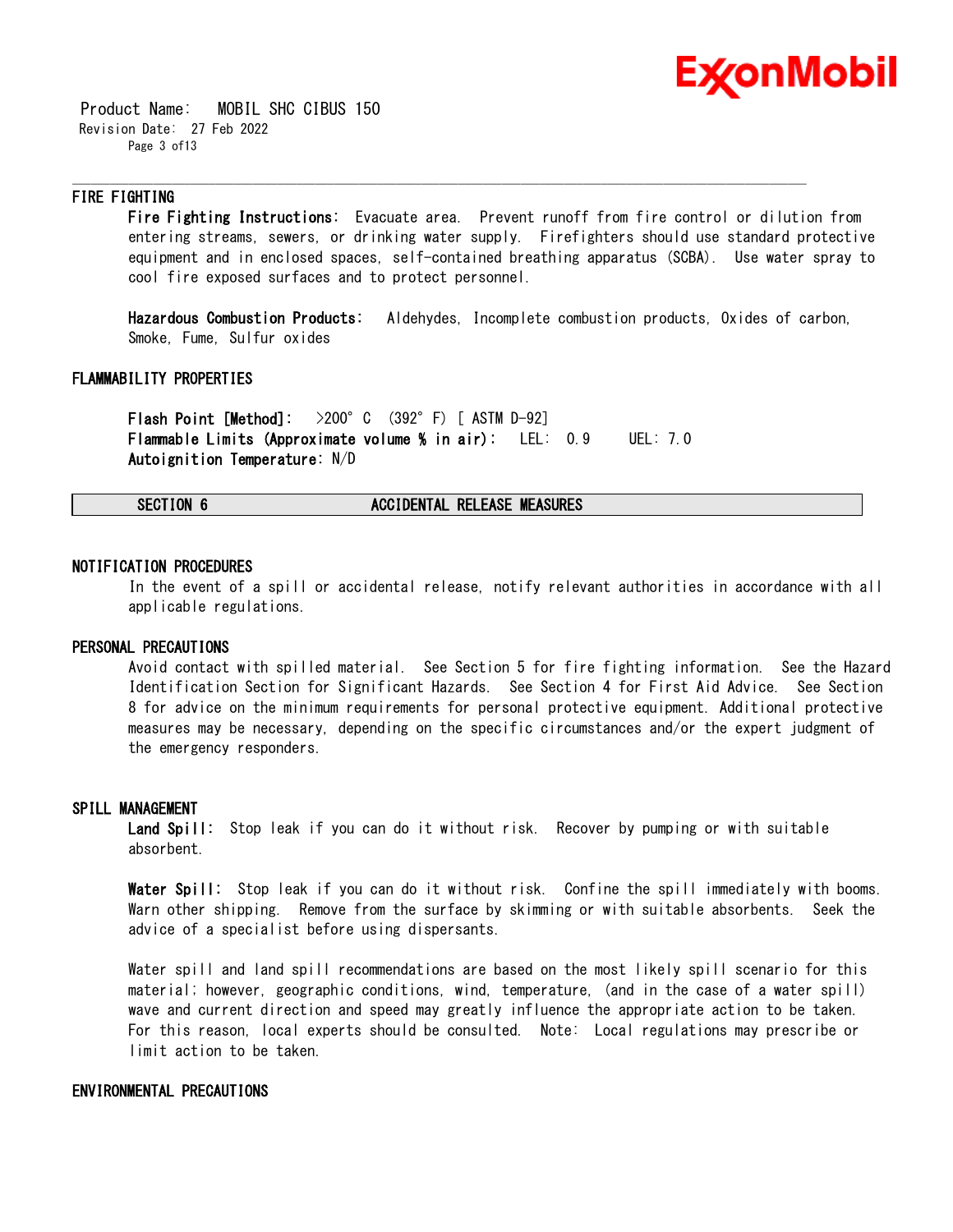

 Product Name: MOBIL SHC CIBUS 150 Revision Date: 27 Feb 2022 Page 4 of13

> Large Spills: Dike far ahead of liquid spill for later recovery and disposal. Prevent entry into waterways, sewers, basements or confined areas.

### **SECTION 7 HANDLING AND STORAGE**

\_\_\_\_\_\_\_\_\_\_\_\_\_\_\_\_\_\_\_\_\_\_\_\_\_\_\_\_\_\_\_\_\_\_\_\_\_\_\_\_\_\_\_\_\_\_\_\_\_\_\_\_\_\_\_\_\_\_\_\_\_\_\_\_\_\_\_\_\_\_\_\_\_\_\_\_\_\_\_\_\_\_\_\_\_\_\_\_\_\_\_\_\_\_\_\_\_\_\_\_\_\_\_\_\_\_\_\_\_\_\_\_\_\_\_\_\_\_

### **HANDLING (Technical Measures; Safety Handling Precautions; Contact Avoidance)**

Prevent small spills and leakage to avoid slip hazard. Material can accumulate static charges which may cause an electrical spark (ignition source). When the material is handled in bulk, an electrical spark could ignite any flammable vapors from liquids or residues that may be present (e.g., during switch-loading operations). Use proper bonding and/or ground procedures. However, bonding and grounds may not eliminate the hazard from static accumulation. Consult local applicable standards for guidance. Additional references include American Petroleum Institute 2003 (Protection Against Ignitions Arising out of Static, Lightning and Stray Currents) or National Fire Protection Agency 77 (Recommended Practice on Static Electricity) or CENELEC CLC/TR 50404 (Electrostatics - Code of practice for the avoidance of hazards due to static electricity).

**Static Accumulator:** This material is a static accumulator.

### **STORAGE (Safe Storage Conditions; Safe Containers and Packaging Materials)**

The type of container used to store the material may affect static accumulation and dissipation. Do not store in open or unlabelled containers.

**SECTION 8 EXPOSURE CONTROLS / PERSONAL PROTECTION**

### **EXPOSURE LIMIT VALUES**

### **Exposure limits/standards (Note: Exposure limits are not additive)**

| Substance Name                | Form                      | Limit / | Standard                  | <b>NOTE</b> | Source            |
|-------------------------------|---------------------------|---------|---------------------------|-------------|-------------------|
| WHITE MINERAL OIL (PETROLEUM) | Mist.                     | TWA     | $3 \, \text{mg}/\text{m}$ |             | Japan OELs - JSOH |
| WHITE MINERAL OIL (PETROLEUM) | Inhalabl<br>e<br>fraction | TWA     | 5 $mg/m3$                 |             | ACGIH             |

**Exposure limits/standards for materials that can be formed when handling this product:** When mists/aerosols can occur the following is recommended:  $5 \text{ mg/m}^3$  - ACGIH TLV (inhalable fraction).

### **Biological limits**

No biological limits allocated.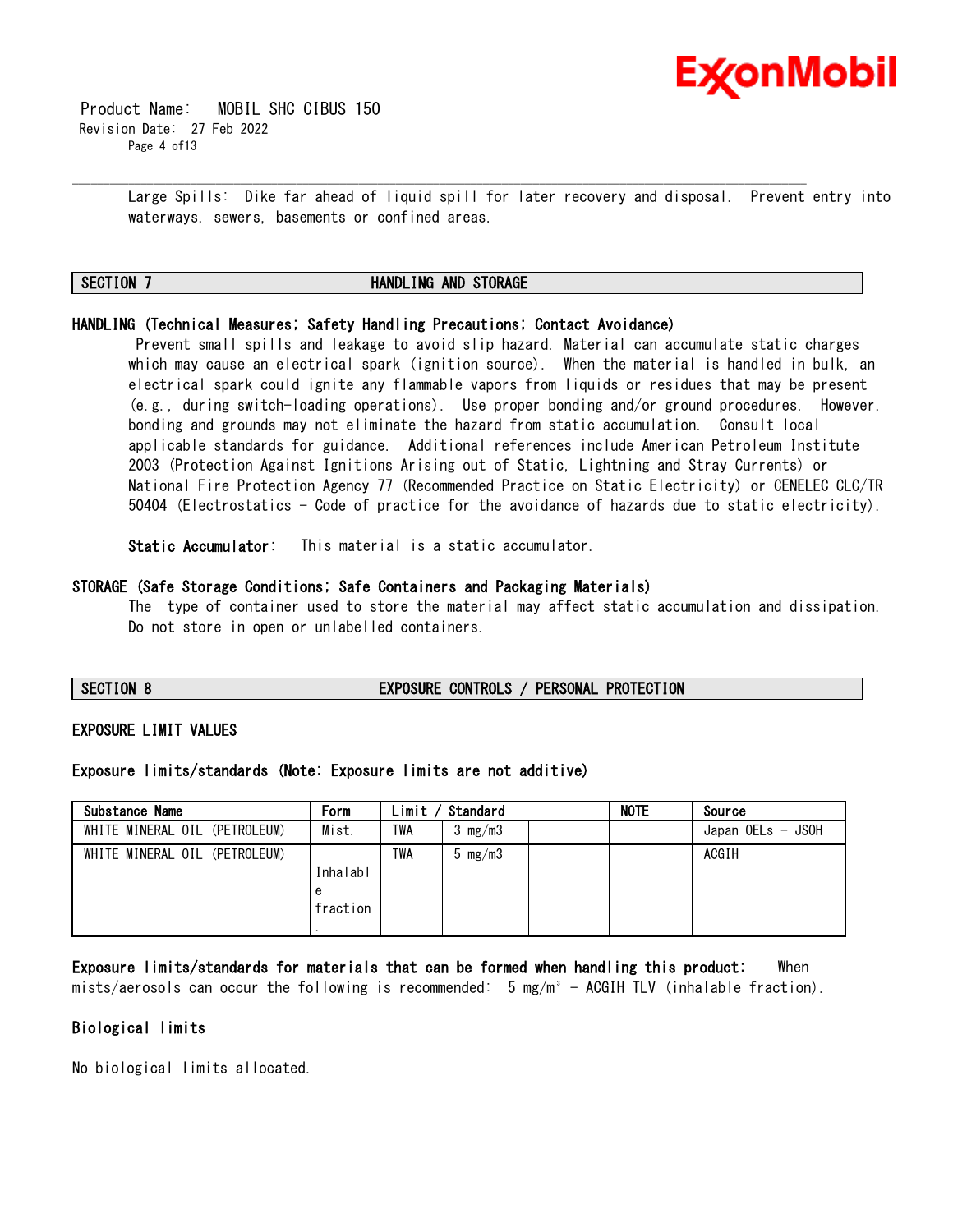

 Product Name: MOBIL SHC CIBUS 150 Revision Date: 27 Feb 2022 Page 5 of 13

NOTE: Limits/standards shown for guidance only. Follow applicable regulations.

\_\_\_\_\_\_\_\_\_\_\_\_\_\_\_\_\_\_\_\_\_\_\_\_\_\_\_\_\_\_\_\_\_\_\_\_\_\_\_\_\_\_\_\_\_\_\_\_\_\_\_\_\_\_\_\_\_\_\_\_\_\_\_\_\_\_\_\_\_\_\_\_\_\_\_\_\_\_\_\_\_\_\_\_\_\_\_\_\_\_\_\_\_\_\_\_\_\_\_\_\_\_\_\_\_\_\_\_\_\_\_\_\_\_\_\_\_\_

### **ENGINEERING CONTROLS**

The level of protection and types of controls necessary will vary depending upon potential exposure conditions. Control measures to consider:

No special requirements under ordinary conditions of use and with adequate ventilation.

### **PERSONAL PROTECTION**

Personal protective equipment selections vary based on potential exposure conditions such as applications, handling practices, concentration and ventilation. Information on the selection of protective equipment for use with this material, as provided below, is based upon intended, normal usage.

**Respiratory Protection:** If engineering controls do not maintain airborne contaminant concentrations at a level which is adequate to protect worker health, an approved respirator may be appropriate. Respirator selection, use, and maintenance must be in accordance with regulatory requirements, if applicable. Types of respirators to be considered for this material include:

No special requirements under ordinary conditions of use and with adequate ventilation. Particulate

For high airborne concentrations, use an approved supplied-air respirator, operated in positive pressure mode. Supplied air respirators with an escape bottle may be appropriate when oxygen levels are inadequate, gas/vapor warning properties are poor, or if air purifying filter capacity/rating may be exceeded.

**Hand Protection:** Any specific glove information provided is based on published literature and glove manufacturer data. Glove suitability and breakthrough time will differ depending on the specific use conditions. Contact the glove manufacturer for specific advice on glove selection and breakthrough times for your use conditions. Inspect and replace worn or damaged gloves. The types of gloves to be considered for this material include:

No protection is ordinarily required under normal conditions of use. Nitrile,Viton

**Eye Protection:** If contact is likely, safety glasses with side shields are recommended.

**Skin and Body Protection:** Any specific clothing information provided is based on published literature or manufacturer data. The types of clothing to be considered for this material include:

No skin protection is ordinarily required under normal conditions of use. In accordance with good industrial hygiene practices, precautions should be taken to avoid skin contact.

**Specific Hygiene Measures:** Always observe good personal hygiene measures, such as washing after handling the material and before eating, drinking, and/or smoking. Routinely wash work clothing and protective equipment to remove contaminants. Discard contaminated clothing and footwear that cannot be cleaned. Practice good housekeeping.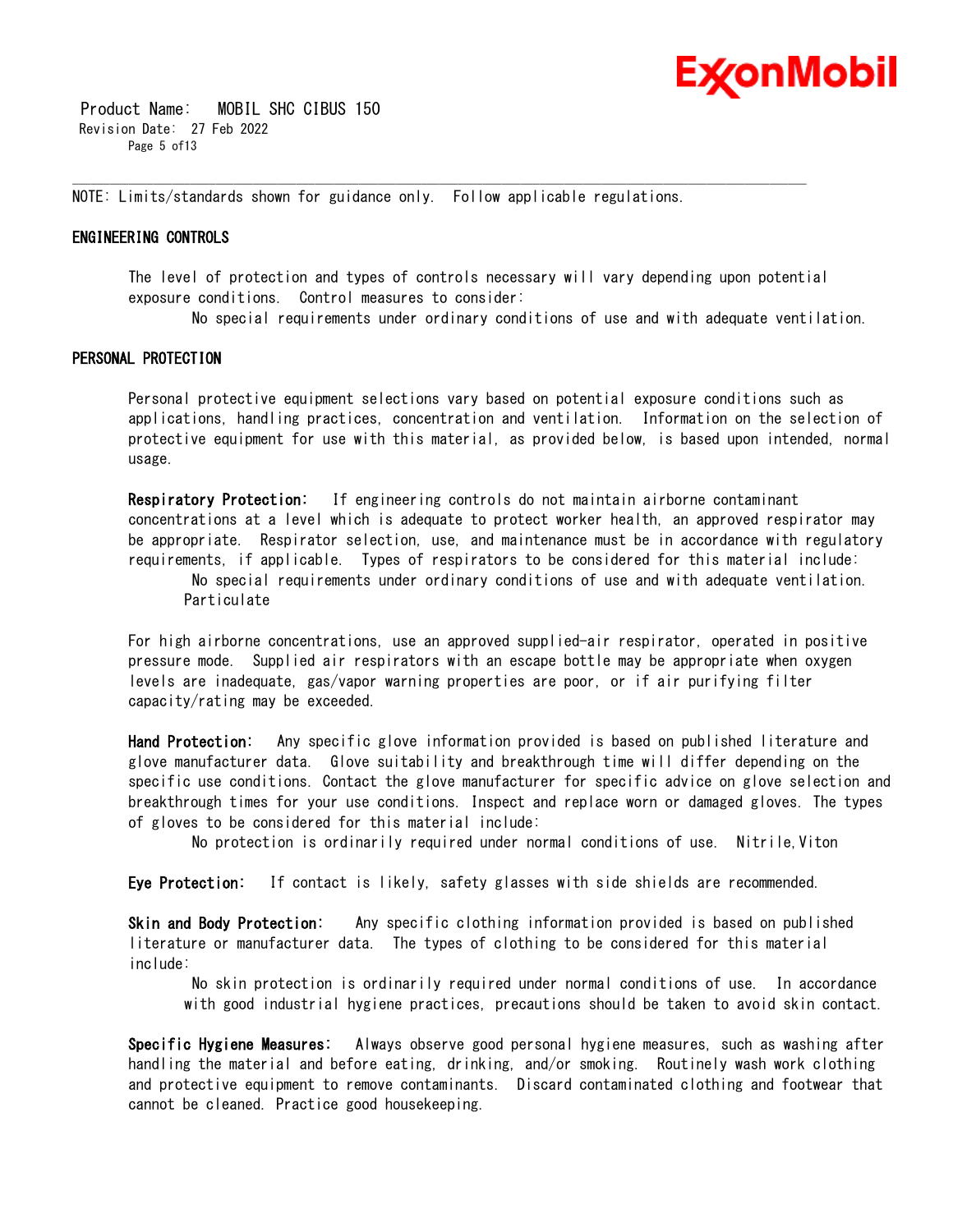

 Product Name: MOBIL SHC CIBUS 150 Revision Date: 27 Feb 2022 Page 6 of13

### **ENVIRONMENTAL CONTROLS**

Comply with applicable environmental regulations limiting discharge to air, water and soil. Protect the environment by applying appropriate control measures to prevent or limit emissions.

\_\_\_\_\_\_\_\_\_\_\_\_\_\_\_\_\_\_\_\_\_\_\_\_\_\_\_\_\_\_\_\_\_\_\_\_\_\_\_\_\_\_\_\_\_\_\_\_\_\_\_\_\_\_\_\_\_\_\_\_\_\_\_\_\_\_\_\_\_\_\_\_\_\_\_\_\_\_\_\_\_\_\_\_\_\_\_\_\_\_\_\_\_\_\_\_\_\_\_\_\_\_\_\_\_\_\_\_\_\_\_\_\_\_\_\_\_\_

### **SECTION 9 PHYSICAL AND CHEMICAL PROPERTIES**

**Note: Physical and chemical properties are provided for safety, health and environmental considerations only and may not fully represent product specifications. Contact the Supplier for additional information.**

### **BASIC PHYSICAL AND CHEMICAL PROPERTIES**

**Physical State:** Liquid **Color:** Amber **Odor:** Characteristic **Melting Point:** N/A **Freezing Point:** N/D **Initial Boiling Point / Range:** > 316°C (601°F) [Estimated] **Flammability:** Ignitable **Lower and Upper Explosion Limit/Flammability Limit:** LEL: 0.9 UEL: 7.0 **Flash Point [Method]:** >200°C (392°F) [ ASTM D-92] **Autoignition Temperature:** N/D **Decomposition Temperature:** N/D **pH:** N/A **Kinematic Viscosity:** 152 cSt (152 mm2/sec) at 40 °C | 17 cSt (17 mm2/sec) at 100°C [ASTM D 445] **Solubility in Water:** Negligible **Partition Coefficient: n-Octanol/water (log value):** > 3.5 [Estimated] **Vapor Pressure:** < 0.013 kPa (0.1 mm Hg) at 20 °C [Estimated] **Relative Density (at 15 °C):** 0.843 [ASTM D4052] **Relative Vapor Density (Air = 1):**  $> 2$  at 101 kPa [Estimated] **Particle Characteristics: Median Size:** N/A **Size Range:** N/A

### **OTHER INFORMATION**

**Pour Point:** -18°C (0°F) [ASTM D97] **Evaporation Rate (n-butyl acetate = 1):** N/D **Oxidizing Properties:** See Hazards Identification Section.

### **SECTION 10 STABILITY AND REACTIVITY**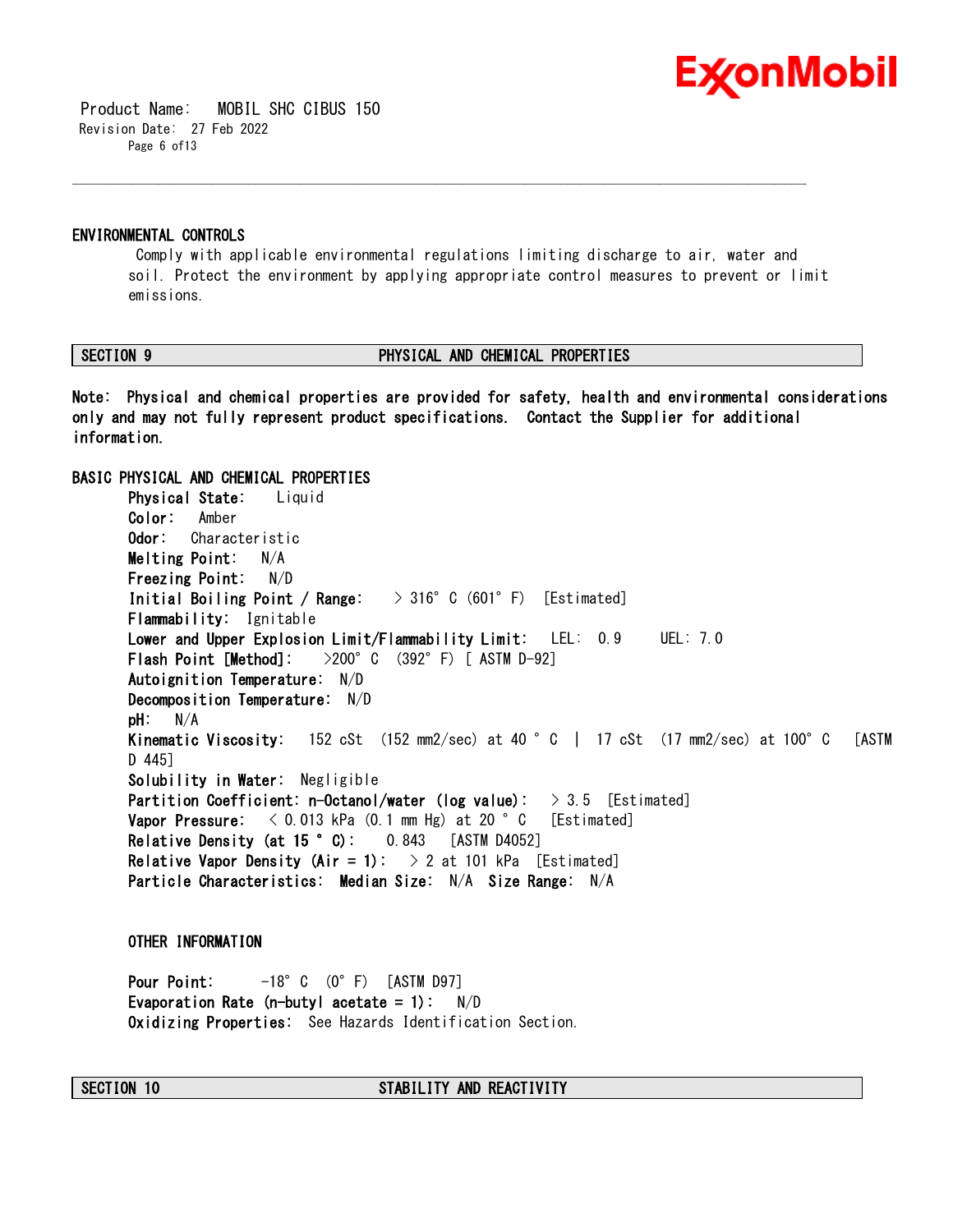

 Product Name: MOBIL SHC CIBUS 150 Revision Date: 27 Feb 2022 Page 7 of13

**REACTIVITY:** See sub-sections below.

**STABILITY:** Material is stable under normal conditions.

**CONDITIONS TO AVOID:** Excessive heat. High energy sources of ignition.

**MATERIALS TO AVOID:** Strong oxidizers

**HAZARDOUS DECOMPOSITION PRODUCTS:** Material does not decompose at ambient temperatures.

\_\_\_\_\_\_\_\_\_\_\_\_\_\_\_\_\_\_\_\_\_\_\_\_\_\_\_\_\_\_\_\_\_\_\_\_\_\_\_\_\_\_\_\_\_\_\_\_\_\_\_\_\_\_\_\_\_\_\_\_\_\_\_\_\_\_\_\_\_\_\_\_\_\_\_\_\_\_\_\_\_\_\_\_\_\_\_\_\_\_\_\_\_\_\_\_\_\_\_\_\_\_\_\_\_\_\_\_\_\_\_\_\_\_\_\_\_\_

**POSSIBILITY OF HAZARDOUS REACTIONS:** Hazardous polymerization will not occur.

### **SECTION 11 TOXICOLOGICAL INFORMATION**

### **INFORMATION ON TOXICOLOGICAL EFFECTS**

| Hazard Class                            | Conclusion / Remarks                                        |
|-----------------------------------------|-------------------------------------------------------------|
| lInhalation                             |                                                             |
| Acute Toxicity: No end point data for   | Minimally Toxic. Based on assessment of the components.     |
| material.                               |                                                             |
| Irritation: No end point data for       | Negligible hazard at ambient/normal handling temperatures.  |
| material.                               |                                                             |
| Ingestion                               |                                                             |
| Acute Toxicity: No end point data for   | Minimally Toxic. Based on assessment of the components.     |
| material.                               |                                                             |
| Skin                                    |                                                             |
| Acute Toxicity: No end point data for   | Minimally Toxic. Based on assessment of the components.     |
| lmaterial.                              |                                                             |
| Skin Corrosion/Irritation: No end point | Negligible irritation to skin at ambient temperatures.      |
| data for material.                      | Based on assessment of the components.                      |
| Eye                                     |                                                             |
| Serious Eye Damage/Irritation: No end   | May cause mild, short-lasting discomfort to eyes. Based on  |
| point data for material.                | assessment of the components.                               |
| Sensitization                           |                                                             |
| Respiratory Sensitization: No end point | Not expected to be a respiratory sensitizer.                |
| data for material.                      |                                                             |
| Skin Sensitization: No end point data   | Not expected to be a skin sensitizer. Based on assessment   |
| for material.                           | of the components.                                          |
| Aspiration: Data available.             | Not expected to be an aspiration hazard. Based on physico-  |
|                                         | chemical properties of the material.                        |
| Germ Cell Mutagenicity: No end point    | Not expected to be a germ cell mutagen. Based on assessment |
| data for material.                      | of the components.                                          |
| Carcinogenicity: No end point data for  | Not expected to cause cancer. Based on assessment of the    |
| material.                               | components.                                                 |
| Reproductive Toxicity: No end point     | Not expected to be a reproductive toxicant. Based on        |
| data for material.                      | assessment of the components.                               |
| Lactation: No end point data for        | Not expected to cause harm to breast-fed children.          |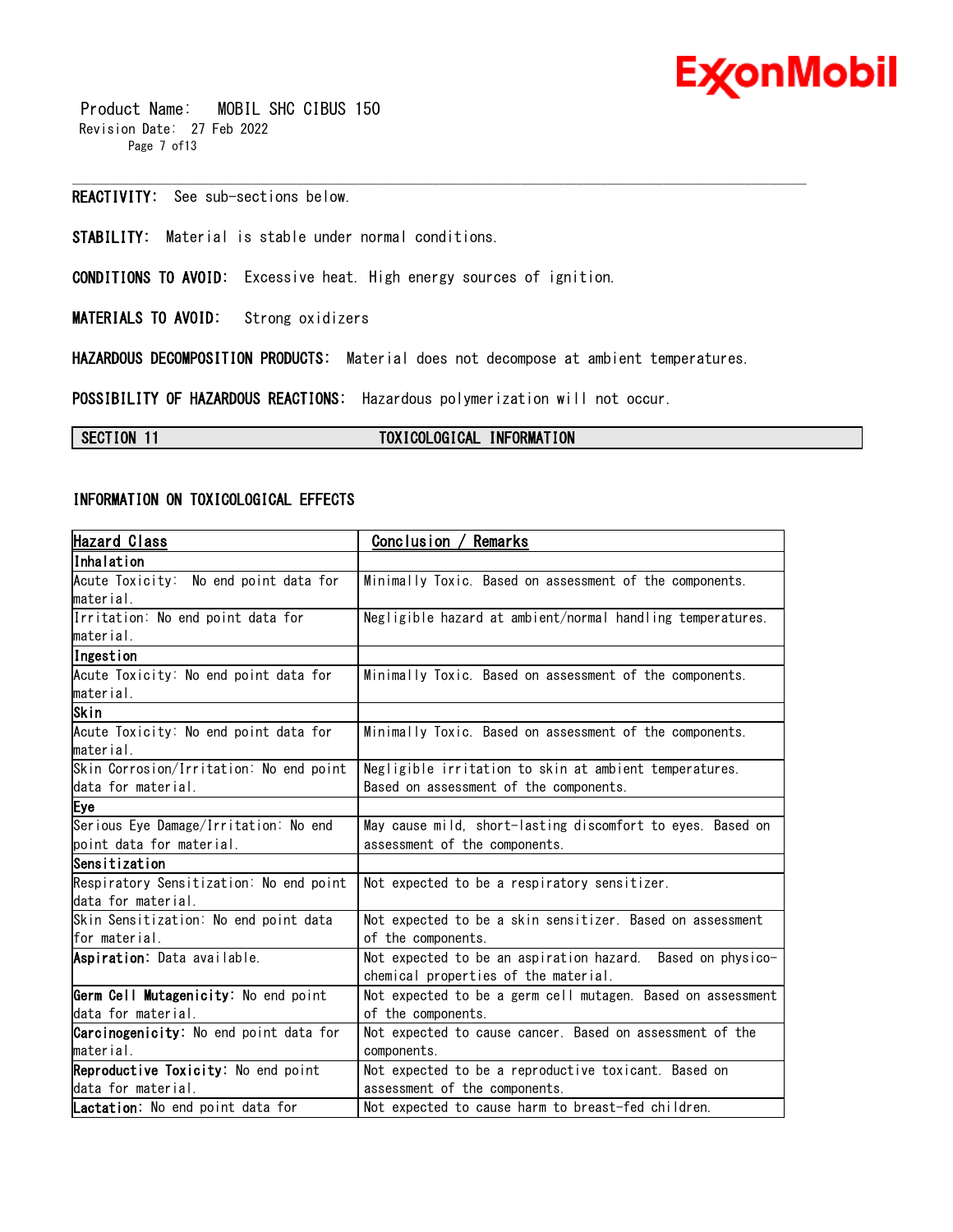

 Product Name: MOBIL SHC CIBUS 150 Revision Date: 27 Feb 2022 Page 8 of 13

| material.                              |                                                            |
|----------------------------------------|------------------------------------------------------------|
| Specific Target Organ Toxicity (STOT)  |                                                            |
| Single Exposure: No end point data for | Not expected to cause organ damage from a single exposure. |
| material.                              |                                                            |
| Repeated Exposure: No end point data   | Not expected to cause organ damage from prolonged or       |
| for material.                          | repeated exposure. Based on assessment of the components.  |

### **OTHER INFORMATION For the product itself:**

Repeated and/or prolonged exposure may cause irritation to the skin, eyes, or respiratory tract. **Contains:**

Synthetic base oils: Not expected to cause significant health effects under conditions of normal use, based on laboratory studies with the same or similar materials. Not mutagenic or genotoxic. Not sensitizing in test animals and humans.

See Section 16 for a description of sources for reference data.

### **IARC Classification:**

**The following ingredients are cited on the lists below:** None.

--REGULATORY LISTS SEARCHED--  $1 = IARC$  1  $2 = IARC$  2A  $3 = IARC$  2B

### **SECTION 12 ECOLOGICAL INFORMATION**

The information given is based on data for the material, components of the material, or for similar materials, through the application of bridging principals.

### **ECOTOXICITY**

Material -- Not expected to be harmful to aquatic organisms.

### **MOBILITY**

Base oil component -- Low solubility and floats and is expected to migrate from water to the land. Expected to partition to sediment and wastewater solids.

### **PERSISTENCE AND DEGRADABILITY** Not determined.

**BIOACCUMULATIVE POTENTIAL** Not determined.

**Hazard to the Ozone Layer**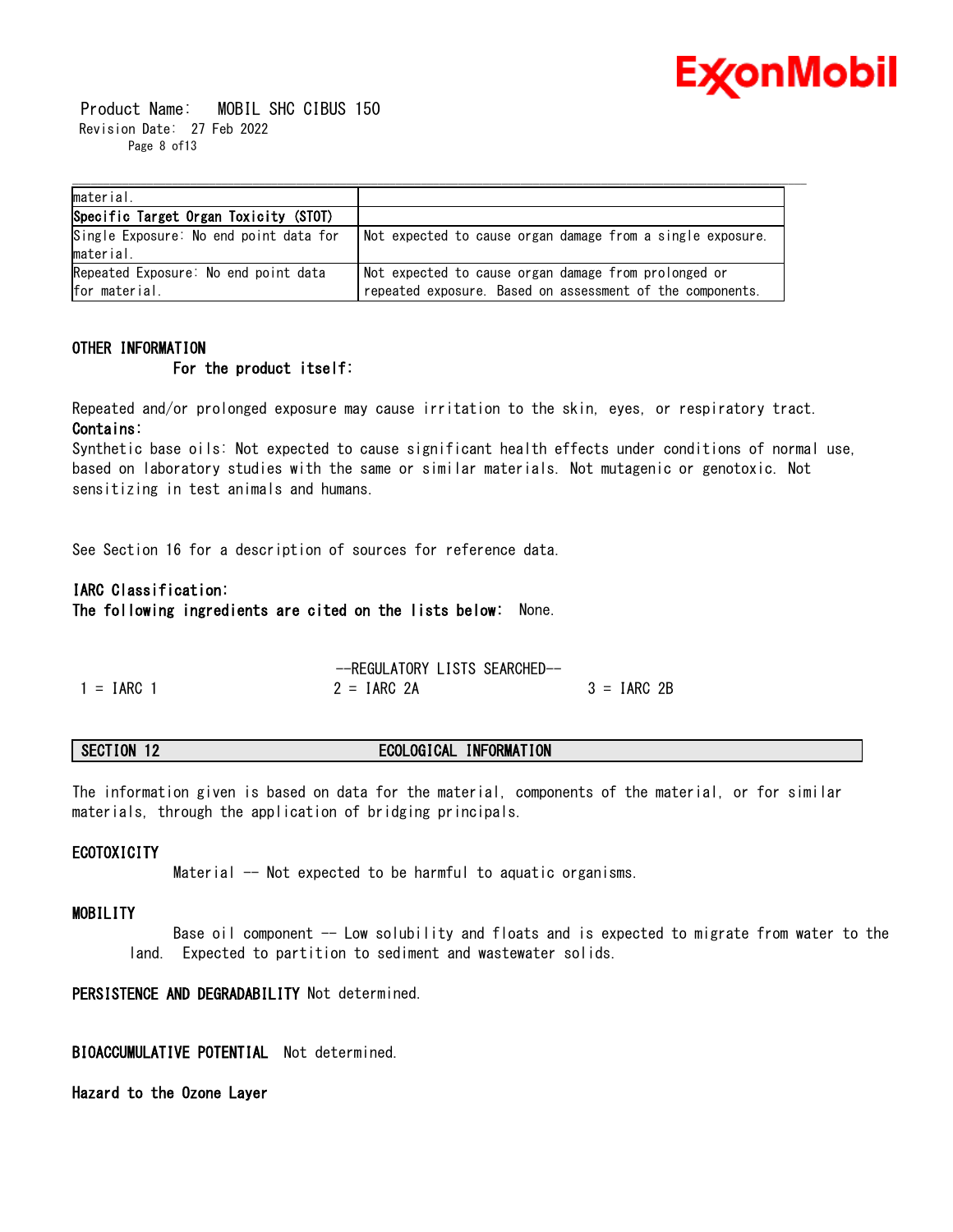

 Product Name: MOBIL SHC CIBUS 150 Revision Date: 27 Feb 2022 Page 9 of 13

Not Applicable

See Section 16 for a description of sources for reference data.

**SECTION 13 DISPOSAL CONSIDERATIONS**

**Information on Safe and Environmentally Desirable Disposal or Recycling of Chemicals, Contaminated Containers and Packaging** 

\_\_\_\_\_\_\_\_\_\_\_\_\_\_\_\_\_\_\_\_\_\_\_\_\_\_\_\_\_\_\_\_\_\_\_\_\_\_\_\_\_\_\_\_\_\_\_\_\_\_\_\_\_\_\_\_\_\_\_\_\_\_\_\_\_\_\_\_\_\_\_\_\_\_\_\_\_\_\_\_\_\_\_\_\_\_\_\_\_\_\_\_\_\_\_\_\_\_\_\_\_\_\_\_\_\_\_\_\_\_\_\_\_\_\_\_\_\_

### **DISPOSAL METHODS**

Disposal recommendations based on material as supplied. Disposal must be in accordance with current applicable laws and regulations, and material characteristics at time of disposal.

### **DISPOSAL RECOMMENDATIONS**

Product is suitable for burning in an enclosed controlled burner for fuel value or disposal by supervised incineration at very high temperatures to prevent formation of undesirable combustion products. Protect the environment. Dispose of used oil at designated sites. Minimize skin contact. Do not mix used oils with solvents, brake fluids or coolants.

**Empty Container Warning** Empty Container Warning (where applicable): Empty containers may contain residue and can be dangerous. Do not attempt to refill or clean containers without proper instructions. Empty drums should be completely drained and safely stored until appropriately reconditioned or disposed. Empty containers should be taken for recycling, recovery, or disposal through suitably qualified or licensed contractor and in accordance with governmental regulations. DO NOT PRESSURISE, CUT, WELD, BRAZE, SOLDER, DRILL, GRIND, OR EXPOSE SUCH CONTAINERS TO HEAT, FLAME, SPARKS, STATIC ELECTRICITY, OR OTHER SOURCES OF IGNITION. THEY MAY EXPLODE AND CAUSE INJURY OR DEATH.

### **SECTION 14 TRANSPORT INFORMATION**

**LAND - Precautionary Transportation Measures & Conditions:** Do not co-load together with dangerous substances categorized in Fire Cat. 1 and/or 6, and/or High Pressure Gases.

NOTE: Comply with applicable laws and regulations.

**SEA (IMDG):** Not Regulated for Sea Transport according to IMDG-Code

**Marine Pollutant:** No

**AIR (IATA):** Not Regulated for Air Transport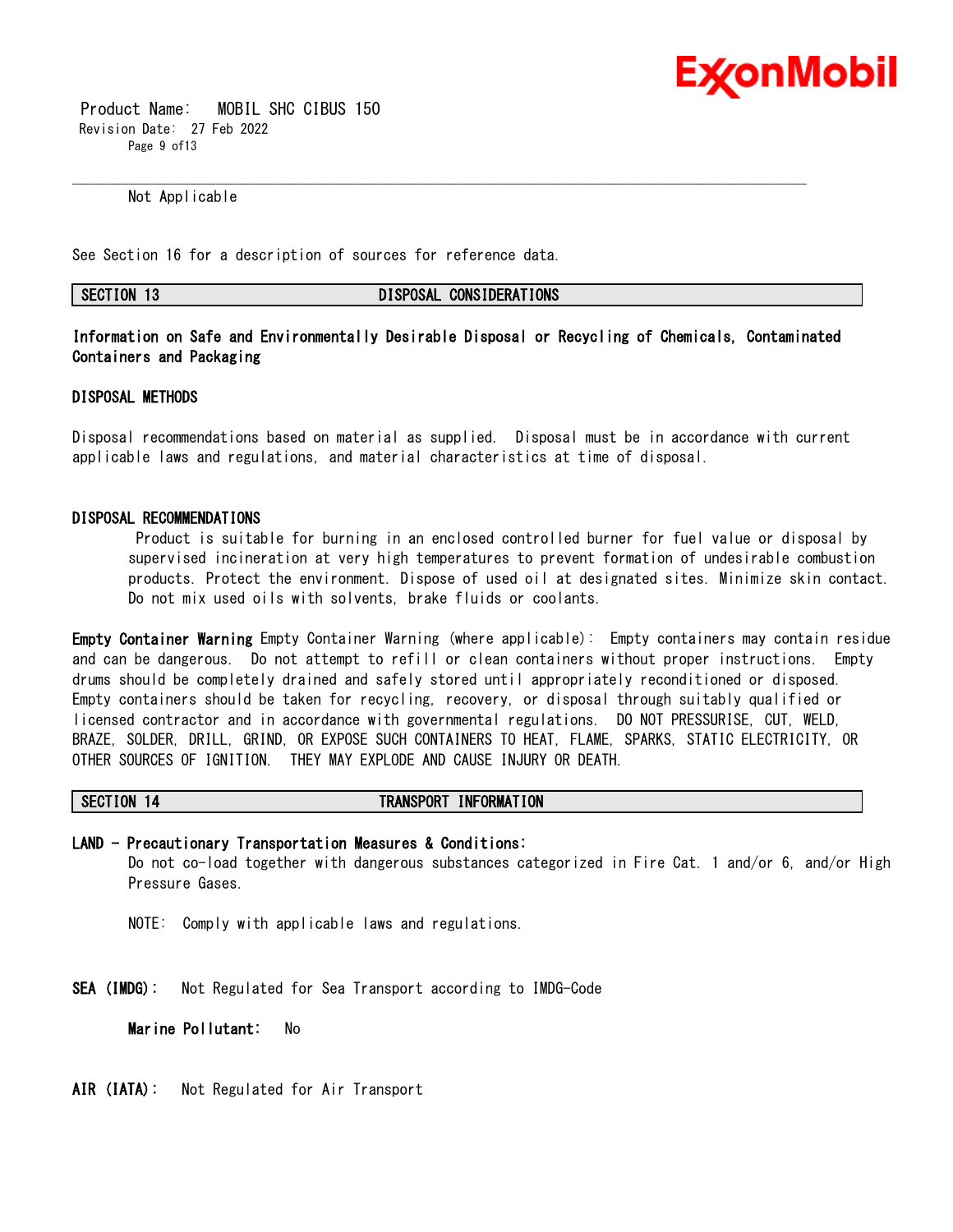

 Product Name: MOBIL SHC CIBUS 150 Revision Date: 27 Feb 2022 Page 10 of13

### **SECTION 15 REGULATORY INFORMATION**

\_\_\_\_\_\_\_\_\_\_\_\_\_\_\_\_\_\_\_\_\_\_\_\_\_\_\_\_\_\_\_\_\_\_\_\_\_\_\_\_\_\_\_\_\_\_\_\_\_\_\_\_\_\_\_\_\_\_\_\_\_\_\_\_\_\_\_\_\_\_\_\_\_\_\_\_\_\_\_\_\_\_\_\_\_\_\_\_\_\_\_\_\_\_\_\_\_\_\_\_\_\_\_\_\_\_\_\_\_\_\_\_\_\_\_\_\_\_

This material is not considered hazardous according to the Classification of Chemicals based on Globally Harmonized System of Classification and Labelling of Chemicals (GHS) (JIS Z 7252–2019).

### **REGULATORY STATUS AND APPLICABLE LAWS AND REGULATIONS**

**Listed or exempt from listing/notification on the following chemical inventories :** AIIC, DSL, ENCS, IECSC, KECI, TCSI, TSCA **Special Cases:**

| Inventory | Status             |
|-----------|--------------------|
| PICCS     | Restrictions Apply |

### **National Laws and Regulations:**

Chemical Substances Control Law: Restrictions Apply

Fire Service Law: Category 4, Flammable Liquids, Class III (#4 Petroleum) ISHL: Notified Substances ISHL: Labeling Substances Maritime Pollution Prevention Law: Regulated Mariners Labour Safety and Health Regulation: Regulated Poisonous and Deleterious Substances Control Law (PDSCL): Not Regulated Pollutant Release and Transfer Register (PRTR): Not Regulated Sewage Water Law: Mineral oil (5mg/l max.) Waste Treatment Law : Controlled Industrial Waste Water Pollution Control Law: Effluent Regulation (5mg/l max.)

### **JAPANESE COMPOSITION INFORMATION**

### **Industrial Safety and Health Law: Article 57, Chemical substances to be labelled:**

| <b>Name</b> | Concentration |
|-------------|---------------|
| Mineral     | wt%           |
| 0i          | $20 - 30$     |

### **Industrial Safety and Health Law: Article 57-2, Chemical Substances to be notified:**

| <b>Name</b>  | <b>ISHL</b><br>Ordinance<br>Number | tration<br>IConcentr                |
|--------------|------------------------------------|-------------------------------------|
| Minera<br>U١ | 68                                 | $20 -$<br>ററ<br>/we<br>ı ght<br>۰ડU |

**ISHL Enforcement Order, Table 3-1, Manufacturing Permit Chemical Substances:** None.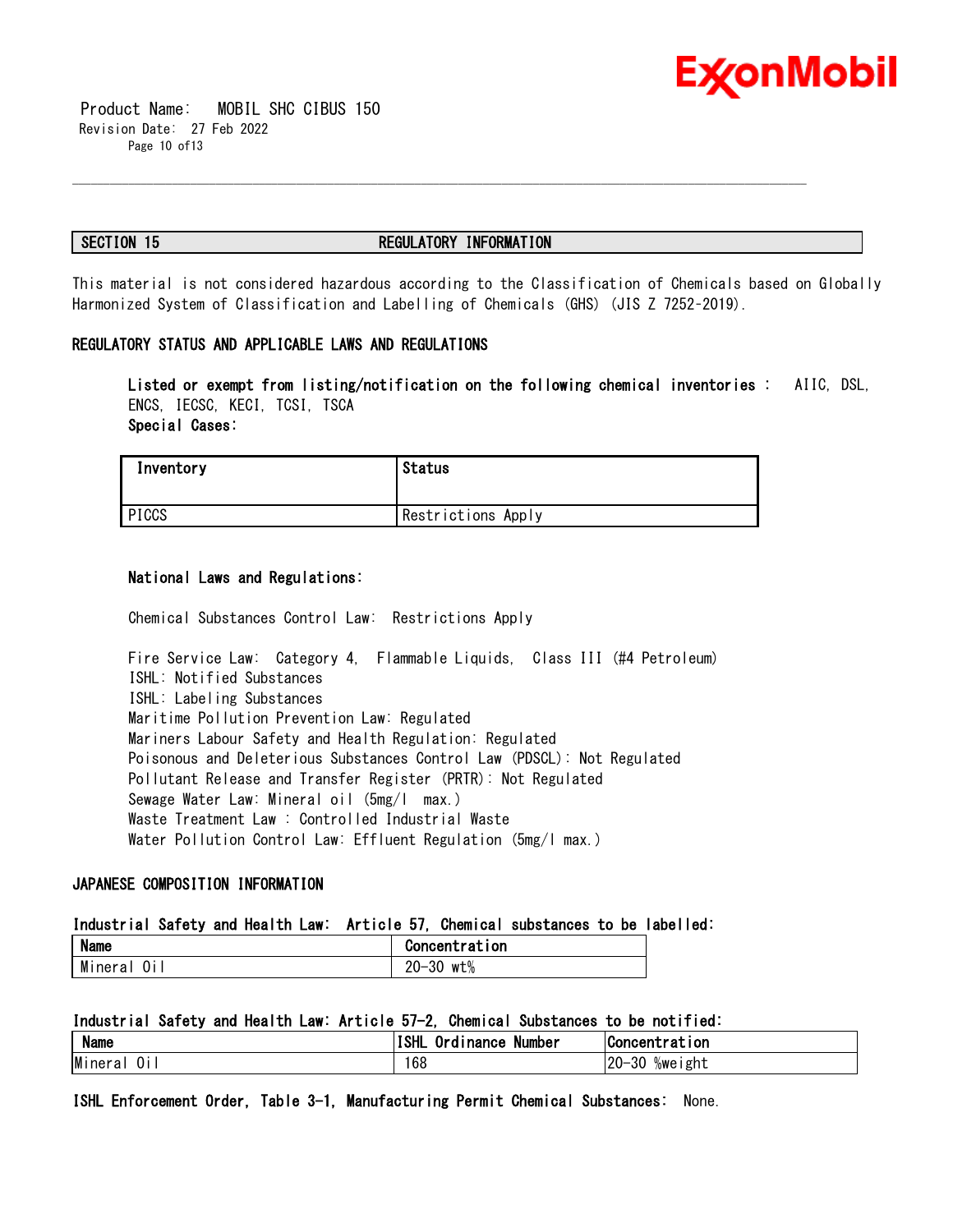

 Product Name: MOBIL SHC CIBUS 150 Revision Date: 27 Feb 2022 Page 11 of 13

### **PRTR Class 1 Designated Chemical Substances:** None.

### **PRTR Class 2 Designated Chemical Substances:** None.

**PDSCL Chemical Substances:** None.

### **SECTION 16 OTHER INFORMATION**

\_\_\_\_\_\_\_\_\_\_\_\_\_\_\_\_\_\_\_\_\_\_\_\_\_\_\_\_\_\_\_\_\_\_\_\_\_\_\_\_\_\_\_\_\_\_\_\_\_\_\_\_\_\_\_\_\_\_\_\_\_\_\_\_\_\_\_\_\_\_\_\_\_\_\_\_\_\_\_\_\_\_\_\_\_\_\_\_\_\_\_\_\_\_\_\_\_\_\_\_\_\_\_\_\_\_\_\_\_\_\_\_\_\_\_\_\_\_

**SOURCE OF REFERENCE MATERIAL:** Sources of information used in preparing this SDS included one or more of the following: results from in house or supplier toxicology studies, CONCAWE Product Dossiers, publications from other trade associations, such as the EU Hydrocarbon Solvents REACH Consortium, U.S. HPV Program Robust Summaries, the EU IUCLID Data Base, U.S. NTP publications, and other sources, as appropriate.

### **N/D = Not determined, N/A = Not applicable**

**KEY TO THE H-CODES CONTAINED IN SECTION 3 OF THIS DOCUMENT (for information only):** H304: May be fatal if swallowed and enters airways; Aspiration, Cat 1

### THIS SAFETY DATA SHEET CONTAINS THE FOLLOWING REVISIONS:

Composition: Component Table information was modified. Section 01: Company Mailing Address information was deleted. Section 01: Company Mailing Address information was modified. Section 09: Decomposition Temp C(F) information was added. Section 09: Decomposition Temp C(F) information was deleted. Section 09: Flammability (Solid, Gas) information was deleted. Section 09: Flammability information was added. Section 09: Flammable Limits - LEL information was added. Section 09: Flammable Limits - UEL information was added. Section 09: Particle Characteristics information was added. Section 09: Particle Range information was added. Section 09: Physical State information was deleted. Section 09: Pour Point C(F) information was modified. Section 09: Relative Density information was modified. Section 09: Vapor Pressure information was added. Section 10: Reactivity information was added. Section 11: Aspiration Conclusion information was added. Section 11: Aspiration Test Data information was added. Section 11: Carcinogen Conclusion information was added. Section 11: Carcinogen Test Comment information was added. Section 11: Carcinogen Test Data information was added. Section 11: Chronic Tox - Component information was modified. Section 11: Dermal Irritation Test Data information was added. Section 11: Dermal Irritation Test Data information was deleted. Section 11: Dermal Lethality Test Data information was added.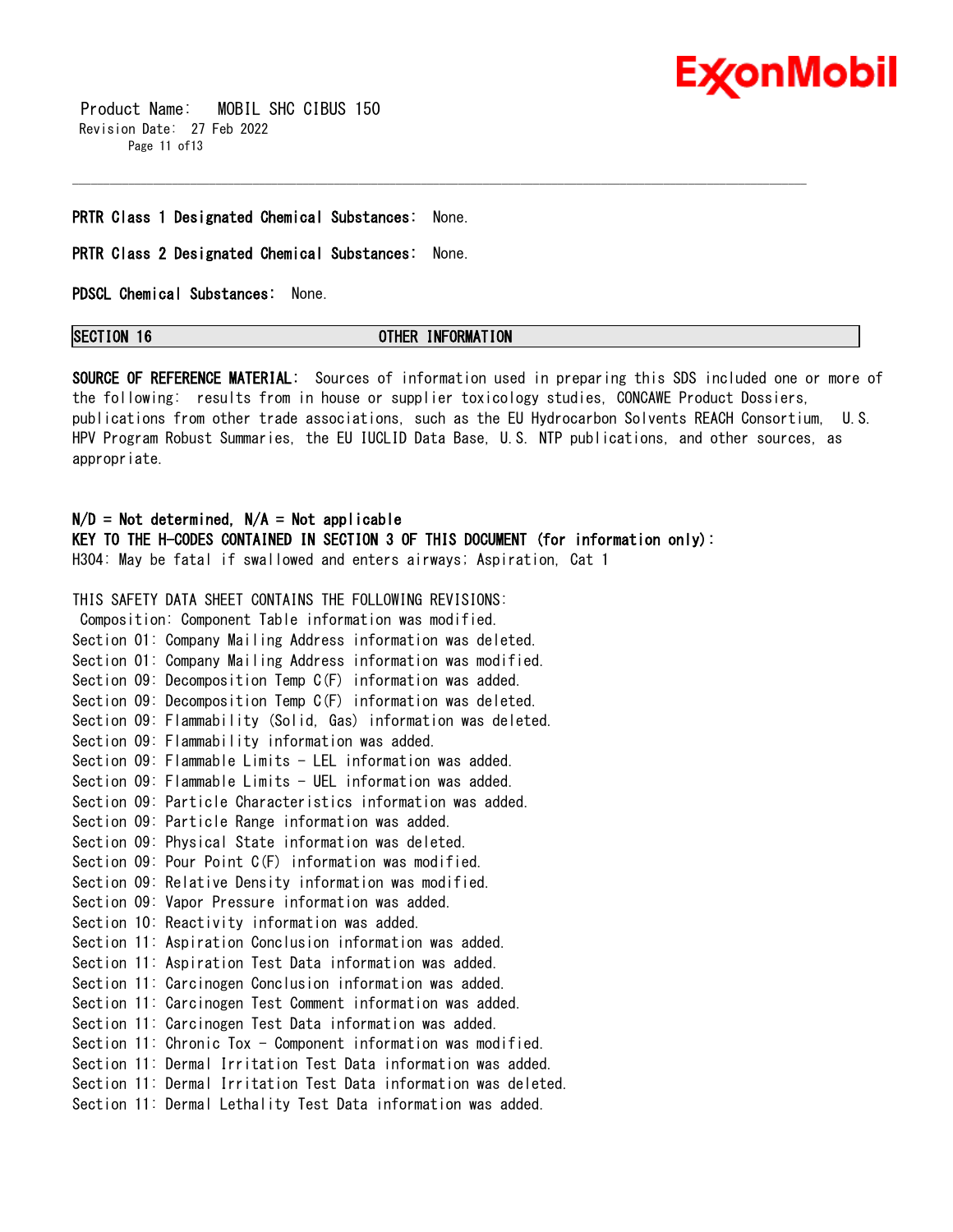# Ex⁄onMobil

 Product Name: MOBIL SHC CIBUS 150 Revision Date: 27 Feb 2022 Page 12 of13

---------------------------------------------

Section 11: Dermal Lethality Test Data information was deleted. Section 11: Eye Irritation Test Data information was added. Section 11: Eye Irritation Test Data information was deleted. Section 11: Inhalation Lethality Test Data information was added. Section 11: Inhalation Lethality Test Data information was deleted. Section 11: Lactation Conclusion information was added. Section 11: Lactation Test Data information was added. Section 11: Mutagen Conclusion information was added. Section 11: Mutagen Test Comment information was added. Section 11: Mutagen Test Data information was added. Section 11: Oral Lethality Test Data information was added. Section 11: Oral Lethality Test Data information was deleted. Section 11: Other Health Effects information was added. Section 11: Reproductive Conclusion information was added. Section 11: Reproductive Test Comment information was added. Section 11: Reproductive Test Data information was added. Section 11: Respiratory Sensitization Conclusion information was added. Section 11: Respiratory Sensitization Test Data information was added. Section 11: Skin Sensitization Conclusion information was added. Section 11: Skin Sensitization Test Comment information was added. Section 11: Skin Sensitization Test Data information was added. Section 11: Target Organ Toxicity - Repeat Conclusion information was added. Section 11: Target Organ Toxicity - Repeat Test Comment information was added. Section 11: Target Organ Toxicity - Repeat Test Data information was added. Section 11: Target Organ Toxicity - Single Conclusion information was added. Section 11: Target Organ Toxicity - Single Test Data information was added. Section 12: Ecological Information - Bioaccumulation information was added. Section 12: Ecological Information - Persistence and Degradability information was added. Section 15: Japan Hazard Statement information was modified. Section 15: National Chemical Inventory Listing information was modified. Section 15: Special Cases Table information was modified. Section 16: HCode Key information was modified.

\_\_\_\_\_\_\_\_\_\_\_\_\_\_\_\_\_\_\_\_\_\_\_\_\_\_\_\_\_\_\_\_\_\_\_\_\_\_\_\_\_\_\_\_\_\_\_\_\_\_\_\_\_\_\_\_\_\_\_\_\_\_\_\_\_\_\_\_\_\_\_\_\_\_\_\_\_\_\_\_\_\_\_\_\_\_\_\_\_\_\_\_\_\_\_\_\_\_\_\_\_\_\_\_\_\_\_\_\_\_\_\_\_\_\_\_\_\_

The information and recommendations contained herein are, to the best of ExxonMobil's knowledge and belief, accurate and reliable as of the date issued. You can contact ExxonMobil to insure that this document is the most current available from ExxonMobil. The information and recommendations are offered for the user's consideration and examination. It is the user's responsibility to satisfy itself that the product is suitable for the intended use. If buyer repackages this product, it is the user's responsibility to insure proper health, safety and other necessary information is included with and/or on the container. Appropriate warnings and safe-handling procedures should be provided to handlers and users. Alteration of this document is strictly prohibited. Except to the extent required by law, republication or retransmission of this document, in whole or in part, is not permitted. The term, "ExxonMobil" is used for convenience, and may include any one or more of ExxonMobil Chemical Company,

--------------------------------------------------------------------------------------------------------